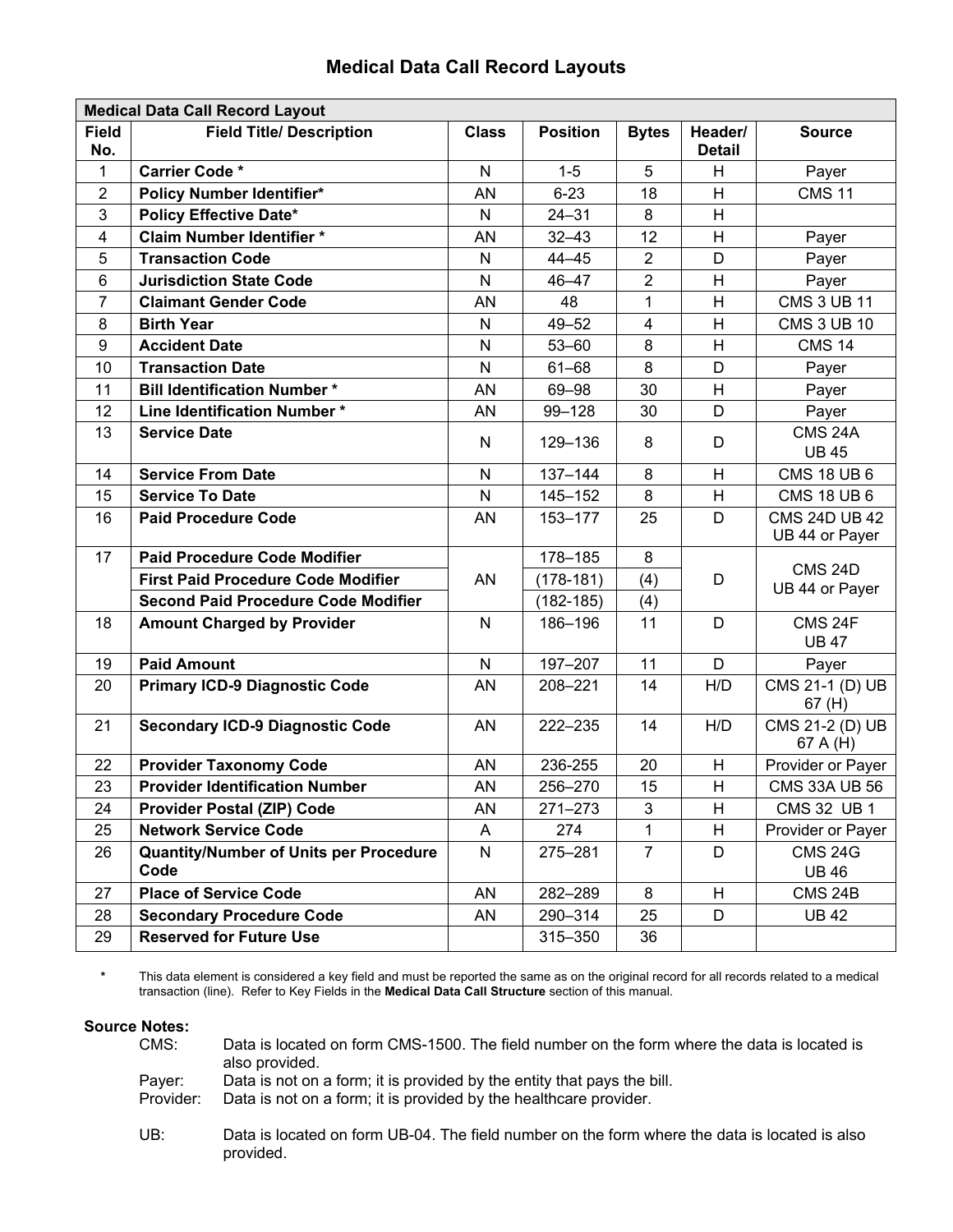| <b>Submission Control Record Layout</b> |                                                                                                                                                                                                                                                                                                                                                                          |              |                 |                |  |
|-----------------------------------------|--------------------------------------------------------------------------------------------------------------------------------------------------------------------------------------------------------------------------------------------------------------------------------------------------------------------------------------------------------------------------|--------------|-----------------|----------------|--|
| <b>Field</b><br>No.                     | <b>Field Title/ Description</b>                                                                                                                                                                                                                                                                                                                                          | <b>Class</b> | <b>Position</b> | <b>Bytes</b>   |  |
| $\mathbf 1$                             | <b>Record Type</b><br>Report "SUBCTRLREC"<br>One Submission Control Record is required for each submission.<br>Format: A 10                                                                                                                                                                                                                                              | A            | $1 - 10$        | 10             |  |
| $\overline{2}$                          | <b>Submission File Type Code</b><br>Report the code that identifies the type of file being submitted.<br>O=Original<br>R=Replacement<br>Format: A, this field cannot be blank.                                                                                                                                                                                           | A            | 11              | $\mathbf{1}$   |  |
| 3                                       | <b>Carrier Group Code *</b><br>Report the NCCI Carrier Group Code that corresponds to the<br>Reporting Group for which the data provider has been certified to<br>report on its behalf.<br>Format: N 5                                                                                                                                                                   | N            | $12 - 16$       | 5              |  |
| 4                                       | <b>Reporting Quarter Code *</b><br>Report the code that corresponds to the quarter when the medical<br>transactions being reported occurred.<br>$1 =$ First Quarter<br>$2 =$ Second Quarter<br>$3 =$ Third Quarter<br>$4 =$ Fourth Quarter<br>Format: N                                                                                                                  | N            | 17              | 1              |  |
| 5                                       | <b>Reporting Year*</b><br>Report the year that corresponds to the year when the medical<br>transactions being reported occurred.<br>Format: YYYY                                                                                                                                                                                                                         | $\mathsf{N}$ | $18 - 21$       | $\overline{4}$ |  |
| 6                                       | Submission File Identifier *+<br>Report the unique identifier created by the data provider to<br>distinguish the file being submitted from previously submitted files.<br>Format: A/N 30, this field must be left justified and contain blanks in<br>all spaces to the right of the last character if the Submission File<br>Identifier is less than 30 bytes.           | AN           | $22 - 51$       | 30             |  |
| 7                                       | <b>Submission Date **</b><br>Report the date the file was generated.<br>Format: YYYYMMDD                                                                                                                                                                                                                                                                                 | N            | 52-59           | 8              |  |
| 8                                       | <b>Submission Time **</b><br>Report the time the file was generated in military time.<br>Format: HHMMSS (HH = Hours, MM = Minutes, SS = Seconds)                                                                                                                                                                                                                         | N            | 60-65           | 6              |  |
| 9                                       | <b>Record Total</b><br>Report the total number of records in the file, excluding the<br>Submission Control Record.<br>Note: Blank rows will be removed during processing and not<br>counted. If blank rows are included in the Record Total, the file will<br>appear out of balance and reject.<br>Format: N 11, this field must be right justified and left zero-filled | N            | 66-76           | 11             |  |
| 10                                      | <b>Reserved for Future Use</b>                                                                                                                                                                                                                                                                                                                                           |              | 77-350          | 274            |  |

**\*** If this is a replacement submission (Submission File Type Code, Position 11 is R-Replacement), then this field must be reported the same as the submission being replaced. For details, refer to File Replacements in the **Reporting Rules** section of this manual. **†** Valid characters in the file name include 0 through 9, A through Z, dash '-', underscore '\_', or period '.'.

**\*\*** For replacements (Submission File Type Code R), the combination of Submission Date and Submission Time must be after that of the **Formation** of Submission Date and Submission Time must be after that of the file being replaced.